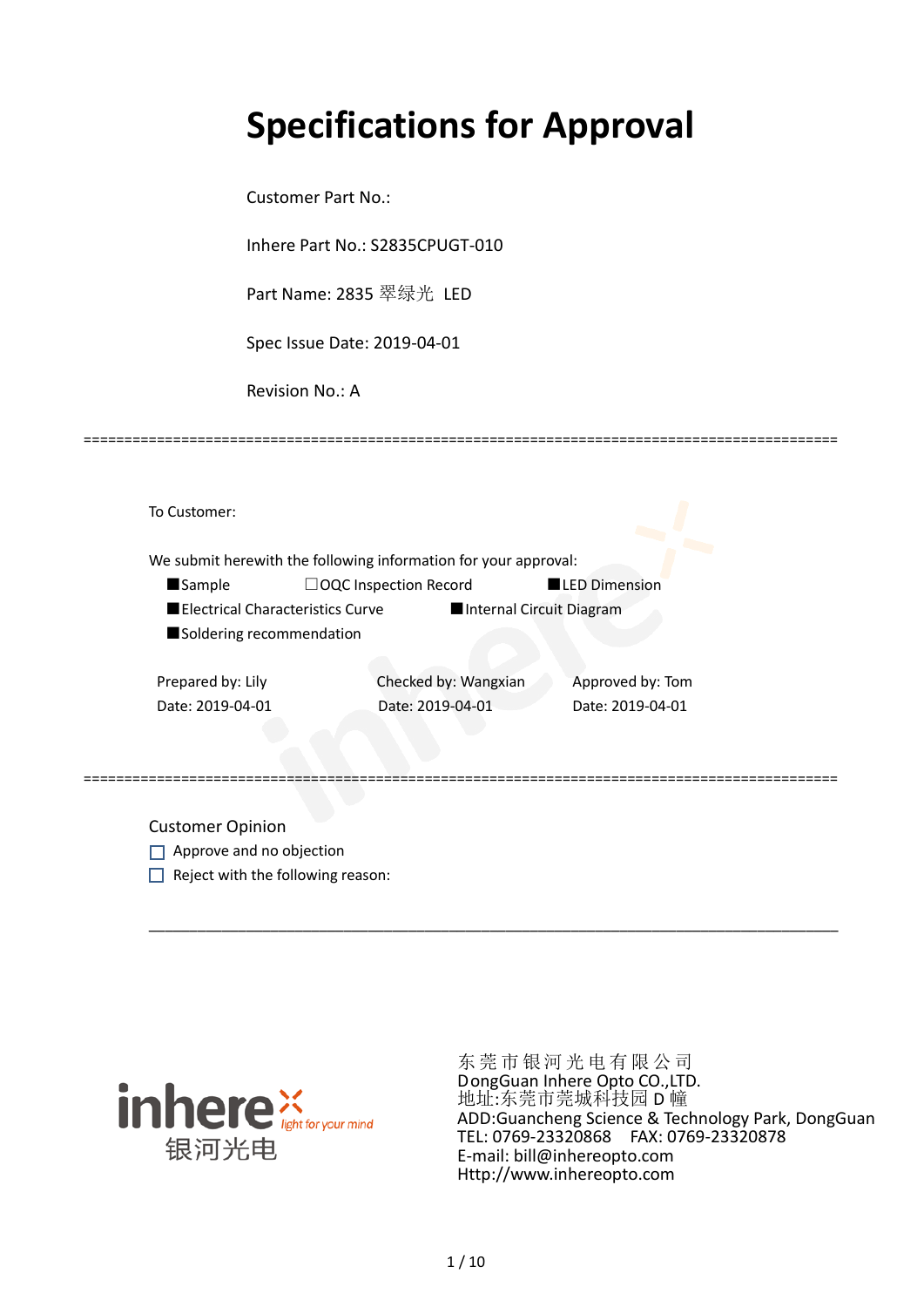#### **Features**

2.8mm x 3.5mm LED, 0.75mm thickness

Low power consumption

Wide view angle

Package: 4000pcs/reel

RoHS Compliant

#### **Applications**

Ideal for back light and indicator

Various colors and lens types available

## **Package outlines Recommend Pad Layout**



| Part No.       | <b>Emitted color</b> | <b>Dice</b> | Lens color        |
|----------------|----------------------|-------------|-------------------|
| S2835CPUGT-010 | Green                | InGaN/GaN   | Water transparent |

Notes:

All dimensions are in millimeters (inches);

Tolerances are ±0.1mm (0.004inch) unless otherwise noted.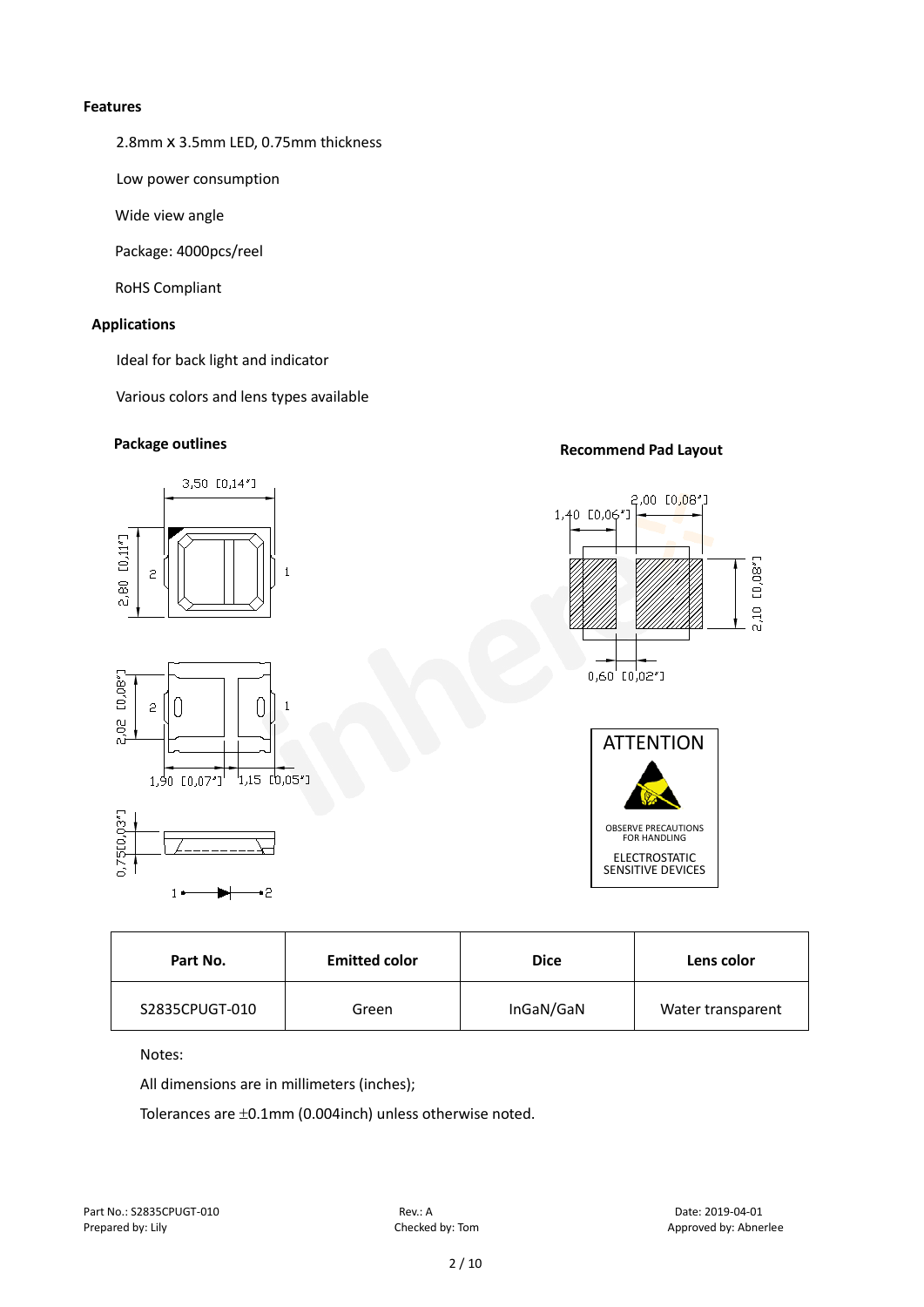### **Absolute Maximum Ratings (Ta=25**℃**)**

| Parameter                               | Symbol      | Value         | Unit           |
|-----------------------------------------|-------------|---------------|----------------|
| Forward current                         | $\sf lf$    | 30            | mA             |
| Reverse voltage                         | Vr          | 5             | $\vee$         |
| Power dissipation                       | Pd          | 72            | mW             |
| Operating temperature                   | Top         | $-40$ ~+85    | $^{\circ}$ C   |
| Storage temperature                     | <b>Tstg</b> | $-45$ ~ $+85$ | $^{\circ}C$    |
| Peak pulsing current (1/10 duty f=1kHz) | Ifp         | 125           | m <sub>A</sub> |

#### **Electro-Optical Characteristics (Ta=25**℃)

|                             | <b>Test</b><br><b>Condition</b> | Symbol                  | Value                    |                          |            |        |
|-----------------------------|---------------------------------|-------------------------|--------------------------|--------------------------|------------|--------|
| Parameter                   |                                 |                         | Min                      | <b>Typ</b>               | <b>Max</b> | Unit   |
| Wavelength at peak emission | $If=20mA$                       | $\lambda p$             | $\overline{\phantom{a}}$ | 518                      | $-$        | nm     |
| Spectral half bandwidth     | e a<br>$If=20mA$                | Δλ                      | $- -$                    | 37                       | --         | nm     |
| Dominant wavelength         | $If=20mA$                       | λd                      | 520                      | $- -$                    | 530        | nm     |
| Forward voltage             | $If=20mA$                       | Vf                      | 2.8                      | $- -$                    | 3.6        | $\vee$ |
| Luminous intensity          | $If=20mA$                       | Iv                      | 800                      | 1200                     | --         | mcd    |
| Viewing angle at 50% lv     | $If=20mA$                       | $2\theta$ 1/2           | $- -$                    | 120                      | --         | Deg    |
| Reverse current             | $Vr = 5V$                       | $\mathsf{I} \mathsf{r}$ | --                       | $\overline{\phantom{a}}$ | 10         | μA     |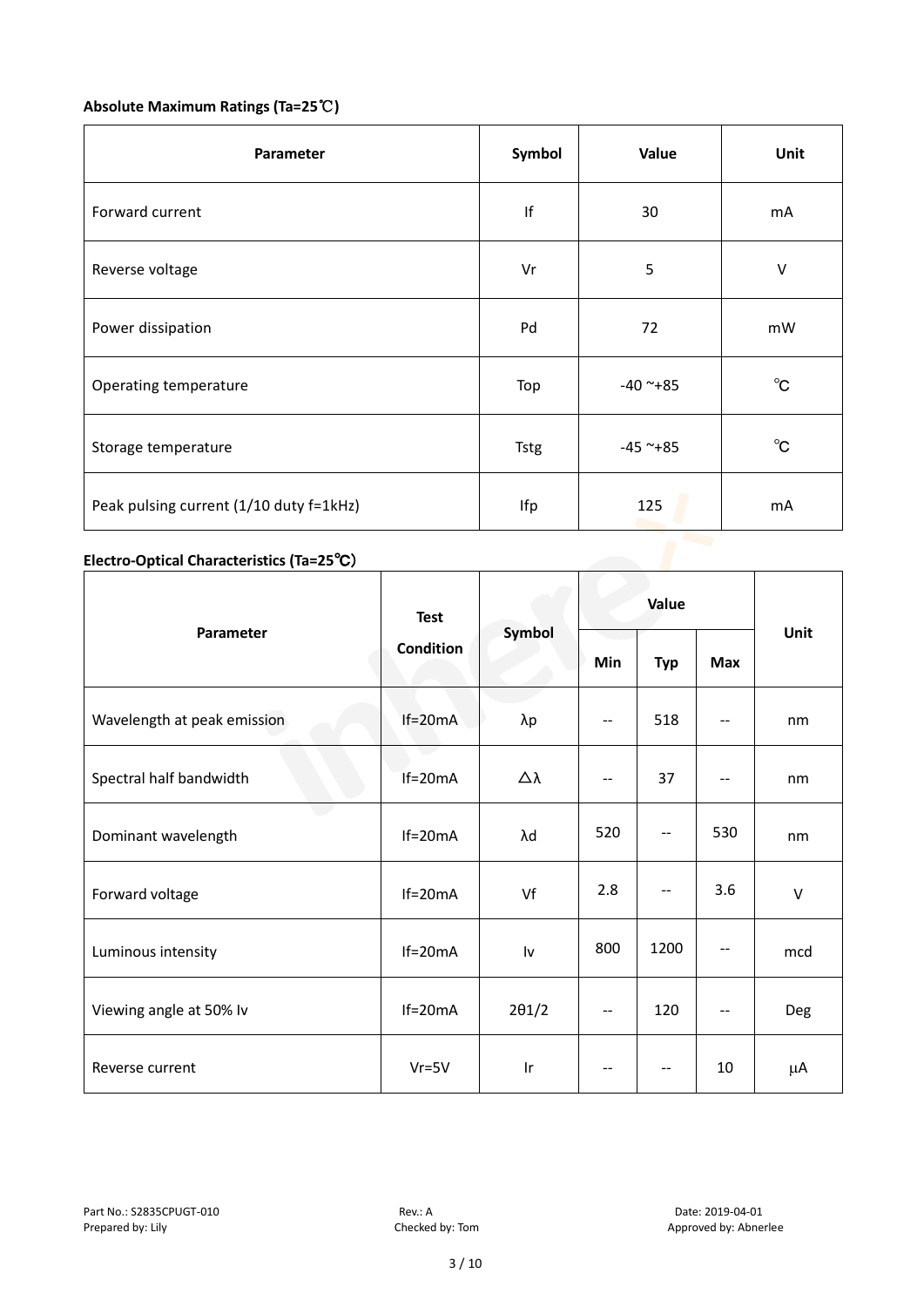#### **Optical Characteristic Curves**

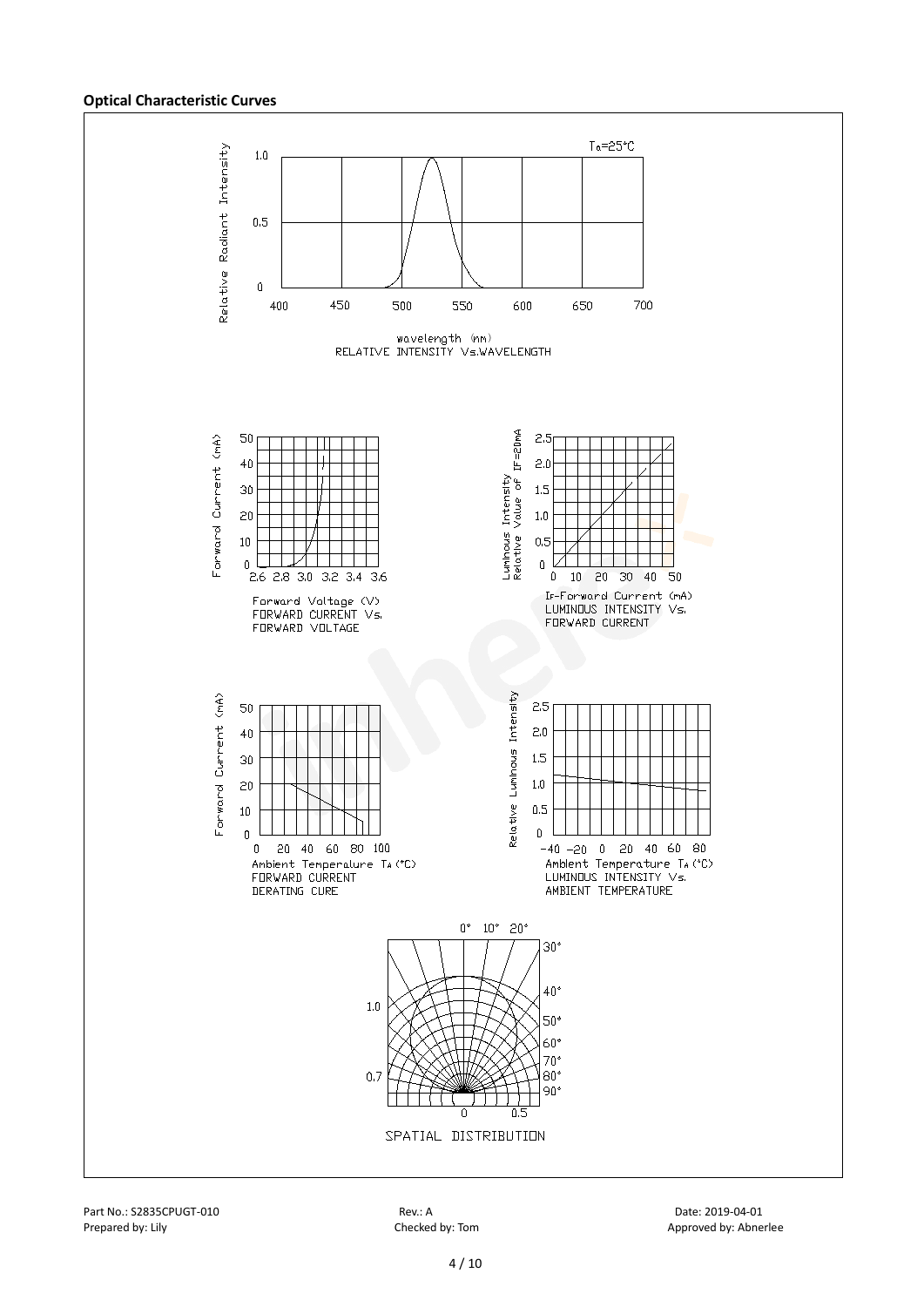#### **Reflow Profile**

Reflow Temp/Time



#### Notes:

- 1. We recommend the reflow temperature 245℃ (±5℃). The maximum soldering temperature should be limited to 260℃.
- 2. Don't cause stress to the epoxy resin while it is exposed to high temperature.
- 3. Number of reflow process shall be 2 times or less.

#### ■Soldering iron

Basic spec is  $\leq$  5sec when 320°C (±20°C). If temperature is higher, time should be shorter (+10°C $\rightarrow$ -1sec). Power dissipation of iron should be smaller than 20W, and temperatures should be controllable .Surface temperature of the device should be under 350℃.

#### **Rework**

- 1. Customer must finish rework within 5 sec under 340℃.
- 2. The head of iron cannot touch copper foil
- 3. Twin-head type is preferred.



Avoid rubbing or scraping the resin by any object, during high temperature, for example reflow solder etc.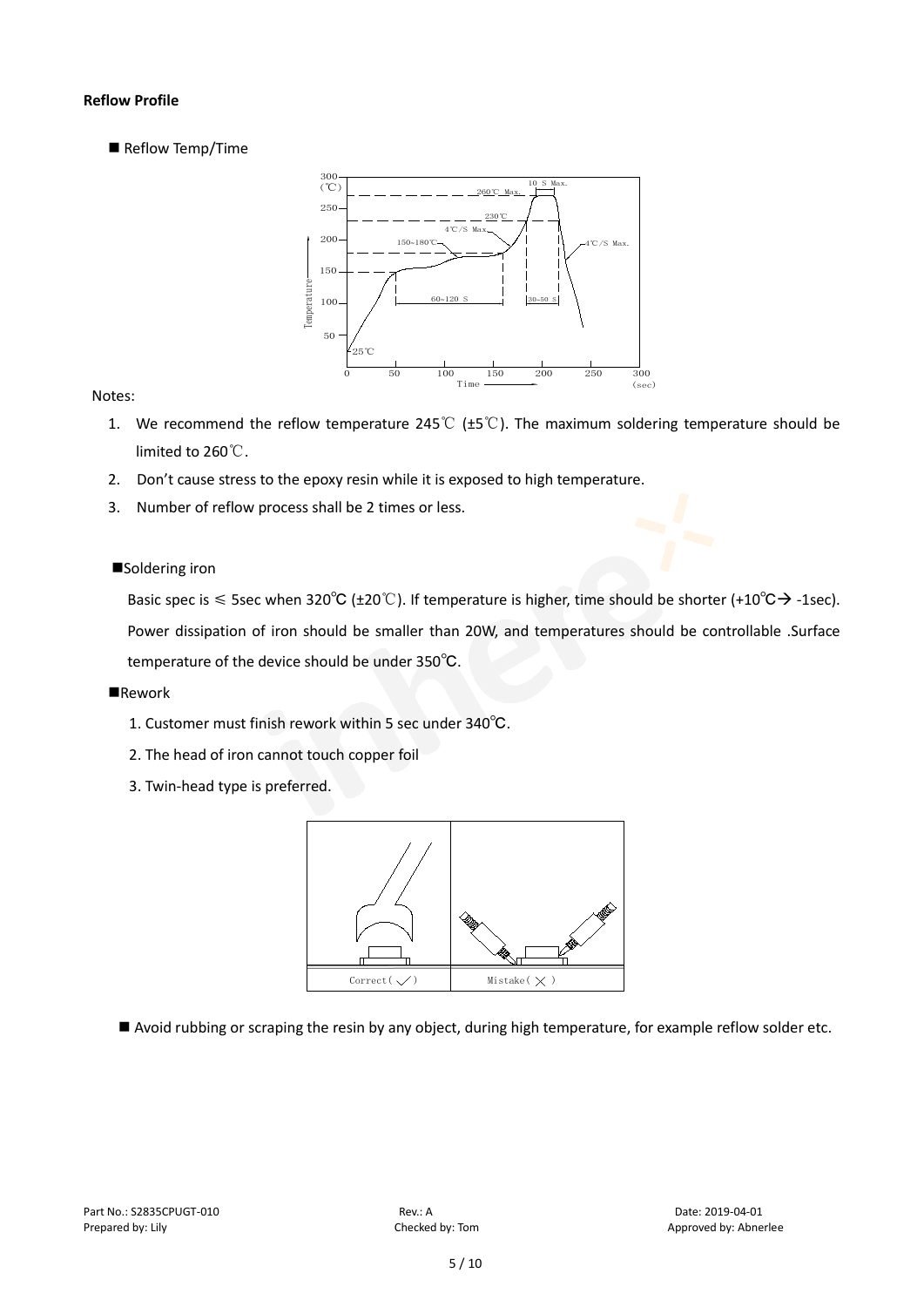#### T**est circuit and handling precautions**

Test circuit



■ Handling precautions

#### 1. Over-current-proof

Customer must apply resistors for protection; otherwise slight voltage shift will cause big current change

(Burn out will happen).

#### 2. Storage

2.1 It is recommended to store the products in the following conditions:

Humidity: 60% R.H. Max.

Temperature: 5℃~30℃

- 2.2 Shelf life in sealed bag: 12 month at <5℃~30°C and <30% R.H. after the package is opened, the products should be used within 72hrs or they should be keeping to stored at≦20 R.H. with zip-lock sealed.
	- 3. Baking

It is recommended to baking before soldering. The Conditions is:  $60±5°C/24$ hrs.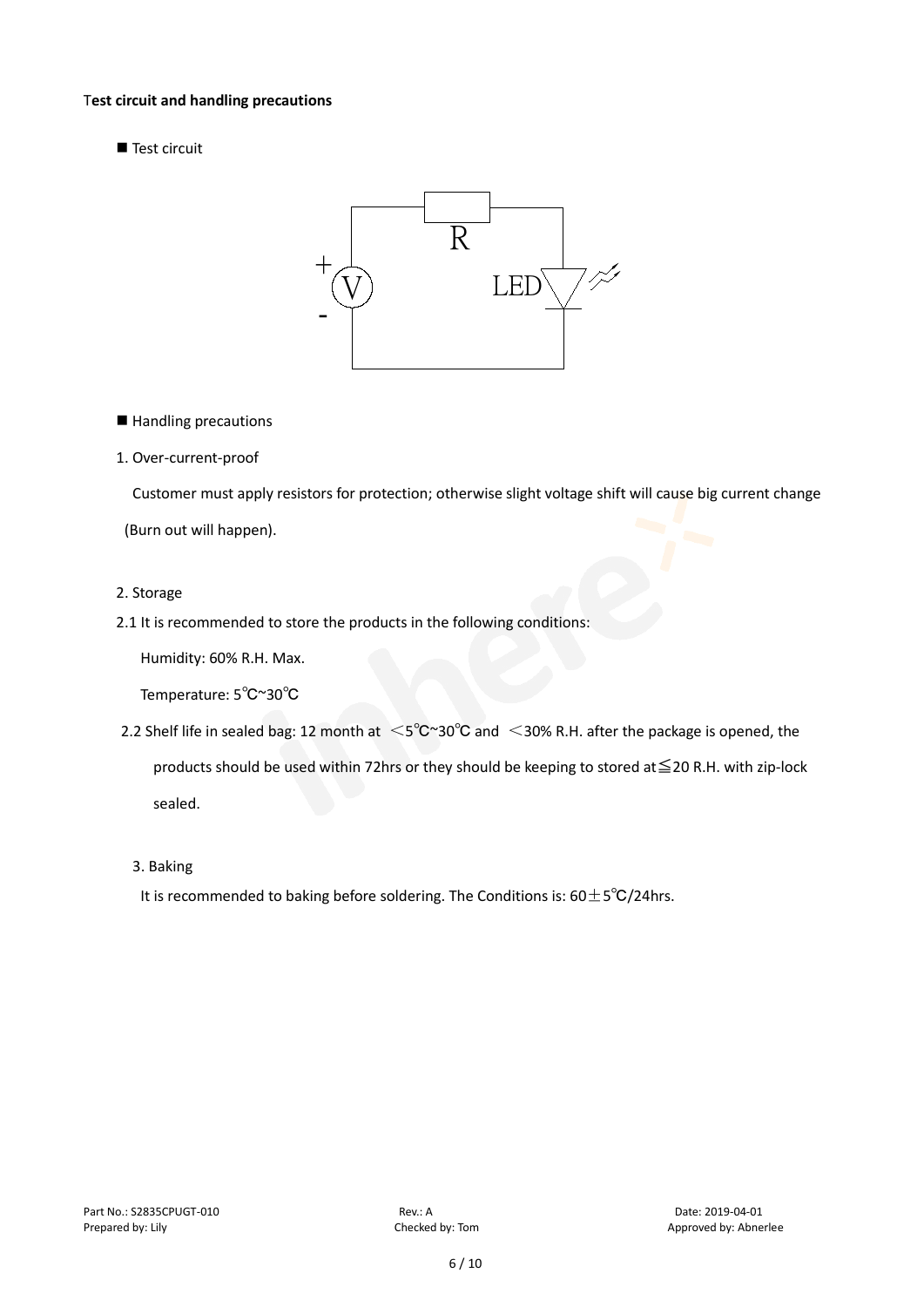#### **Test Items and Results of Reliability**

| <b>Test Item</b>                                  | <b>Test Conditions</b>                                                         | <b>Standard</b><br><b>Test Method</b> | <b>Note</b> | <b>Number of</b><br><b>Test</b> |
|---------------------------------------------------|--------------------------------------------------------------------------------|---------------------------------------|-------------|---------------------------------|
| <b>Reflow Soldering</b>                           | Ta=260 $\pm$ 5 °C, Time=10 $\pm$ 2S                                            | JB/T 10845-2008                       | 3times      | 0/22                            |
| Salt Atmosphere                                   | Ta=35±3°C, PH=6.5 $\sim$ 7.2                                                   | GB/T 2423.17-2008                     | 24hrs       | 0/22                            |
| Temperature Cycling                               | -40 $±5^{\circ}$ C<br>$30±1$ min<br>个→(25℃/5±1min)↓<br>100±5°C<br>$30±1$ min   | GB/T 2423.22-2012                     | 100cycles   | 0/22                            |
| <b>Thermal Shock</b>                              | Ta=-40±5 $\degree \text{C}$ $\sim$ 100±5 $\degree \text{C}$ ,<br>15±1min dwell | GB/T 2423.22-2012                     | 100cycles   | 0/22                            |
| High Humidity High Temp.<br>Cycling               | Ta=30±5 °C $\sim$ 65±5 °C,<br>90±5%RH,24hrs/1cycle                             | GB/T 2423.4-2008                      | 10cycles    | 0/22                            |
| High Humidity High Temp.<br>Storage Life          | Ta=85±5 °C, $\psi$ (%)=85±5%RH                                                 | GB/T 2423.3-2006                      | 1000hrs     | 0/22                            |
| High Temperature<br><b>Storage Life</b>           | Ta=100±5°C, non-operating                                                      | GB/T 2423.2-2008                      | 1000hrs     | 0/22                            |
| Low Temperature<br>Storage Life                   | Ta=-40±5℃, non-operating                                                       | GB/T 2423.1-2008                      | 1000hrs     | 0/22                            |
| Life Test                                         | Ta=26±5℃,@20mA,<br>$\psi$ (%)=25%RH~55%RH                                      |                                       | 1000hrs     | 0/22                            |
| High Humidity High Temp.<br><b>Operating Life</b> | Ta=85±5 $\degree$ C, @20mA,<br>$\psi$ (%)=85%RH                                | GB/T 2423.3-2006                      | 500hrs      | 0/22                            |
| Low Temperature<br><b>Operating Life</b>          | Ta=-20±5℃,@20mA                                                                | GB/T 2423.1-2008                      | 1000hrs     | 0/22                            |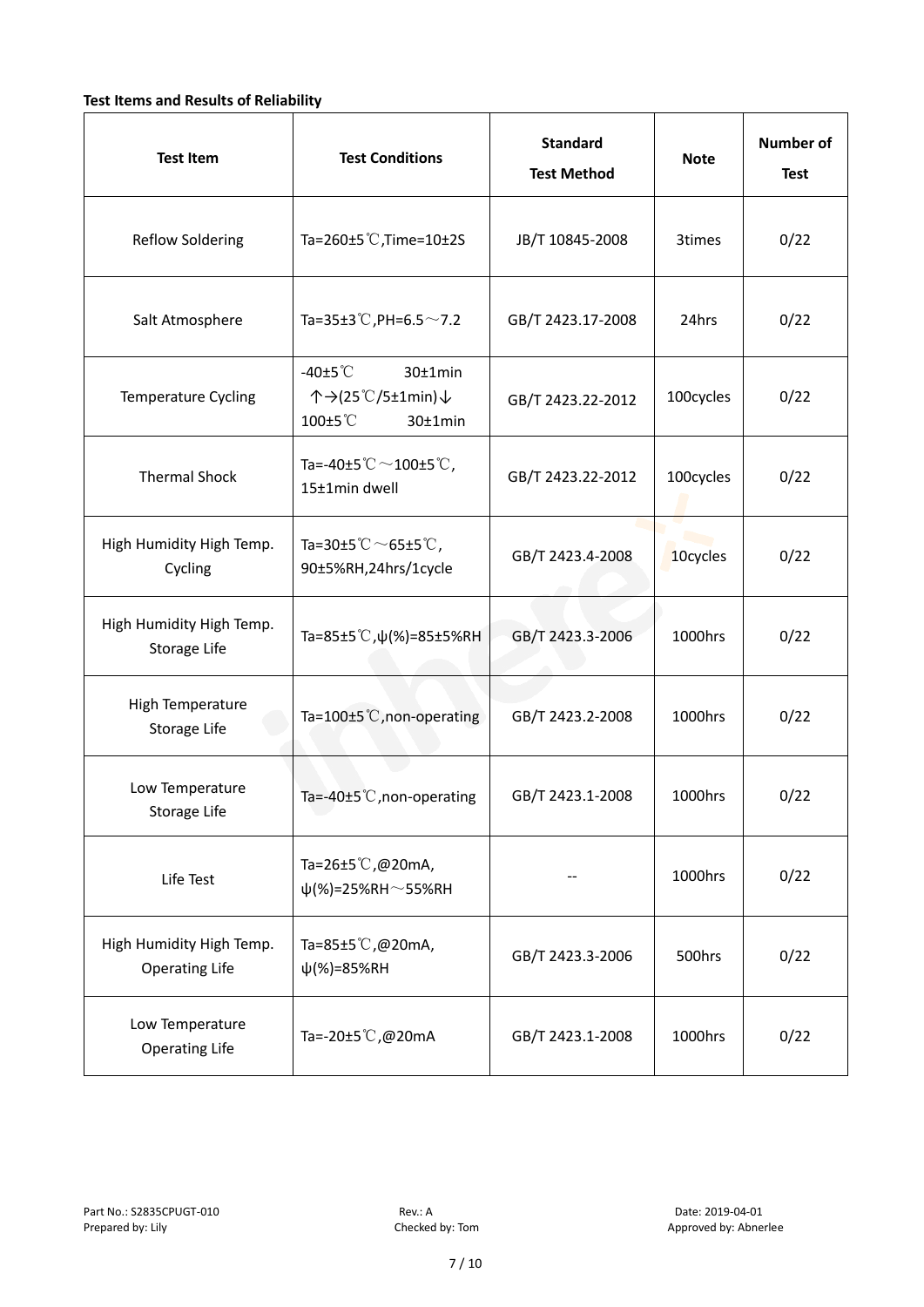#### **Forward Voltage Rank Combination (IF=20mA)**

| Rank | Min. | Max. | Unit |
|------|------|------|------|
| 22   | 2.8  | 3.0  |      |
| 24   | 3.0  | 3.2  |      |
| 26   | 3.2  | 3.4  | V    |
| 28   | 3.4  | 3.6  |      |

#### **Luminous intensity Rank Combination (IF=20mA)**

| Rank | Min. | Max. | Unit |
|------|------|------|------|
| S    | 800  | 1000 |      |
|      | 1000 | 1250 |      |
| U    | 1250 | 1600 | mcd  |
| v    | 1600 | 2000 |      |
| W    | 2000 | $-$  |      |

### **Dominant wavelength Rank Combination (IF=20mA)**

| Rank | Min.  | Max.  | Unit |
|------|-------|-------|------|
| U    | 520   | 522.5 |      |
| V    | 522.5 | 525   |      |
| W    | 525   | 527.5 | nm   |
| X    | 527.5 | 530   |      |

#### **Group Name on Label (Example DATA: 26 U v 20)**

| DATA: 26 U v 20 | Vf(V)           | Iv(mcd)   | $\lambda$ d (nm)  | <b>Test Condition</b> |
|-----------------|-----------------|-----------|-------------------|-----------------------|
| 26→U→v→20       | $3.2^{\sim}3.4$ | 1250~1600 | $522.5^{\sim}525$ | $IF=20mA$             |

Notes:

1. The tolerance of luminous intensity (Iv ) is  $\pm 15\%$ .

2. The tolerance of dominant wavelength is ±1nm.

- 3. This specification is preliminary.
- 4. This specification is a standard specification of our factory, can make in accordance with customer's special requirement.

Part No.: S2835CPUGT-010 Rev.: A Rev.: A Date: 2019-04-01 Prepared by: Lily Checked by: Tom Checked by: Tom Approved by: Abnerlee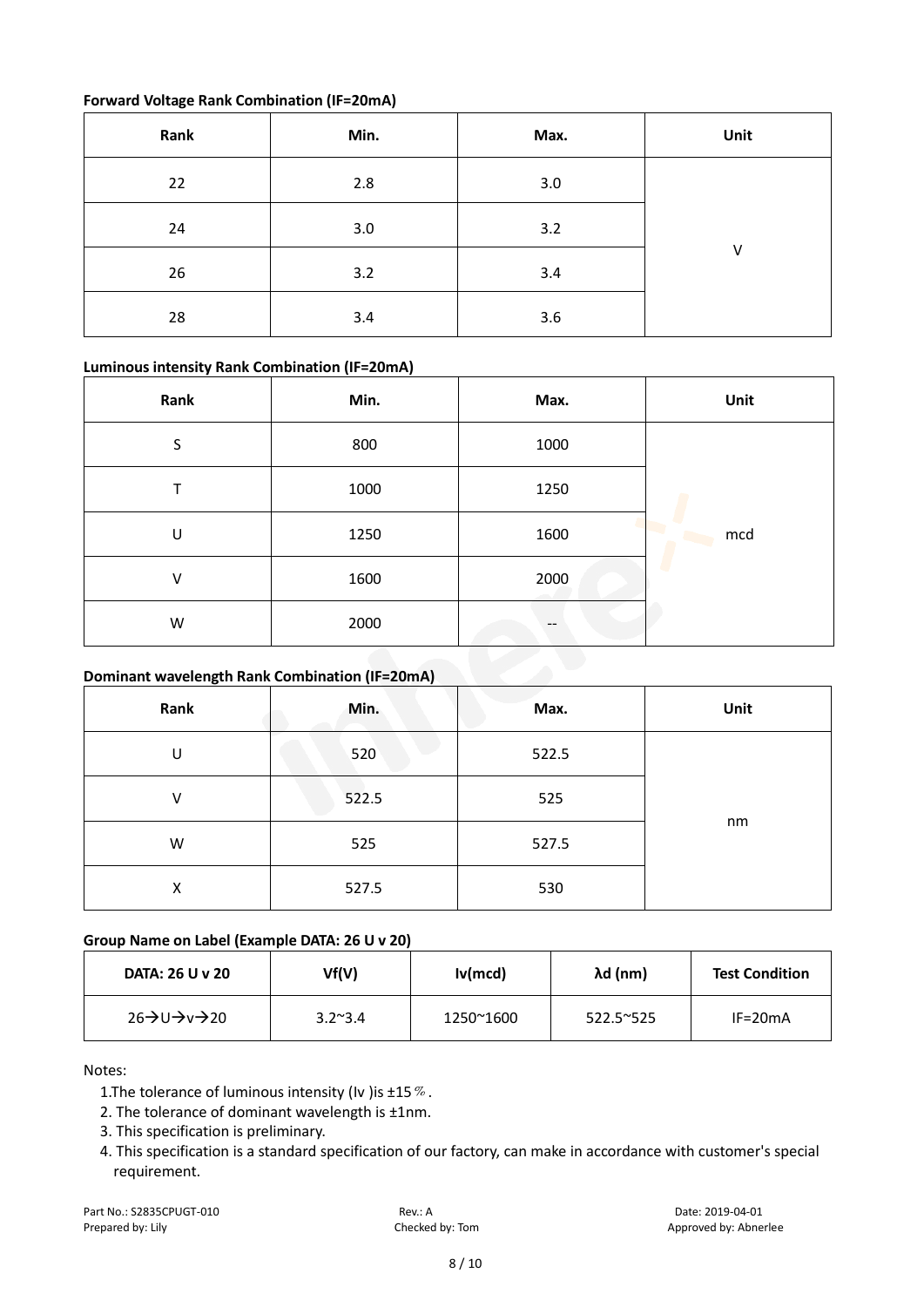#### **2835 Series SMD Top LED Lamps Packaging Specifications**

- 
- Feeding Direction **Constanting Construction Constanting Operations Construction Constanting Construction Constanting Construction**







**Dimensions of Tape (Unit: mm)**



Notes:

- 1. Empty component pockets are sealed with top cover tape;
- 2. The maximum number of missing lamps is two;
- 3. The cathode is oriented towards the tape sprocket hole in accordance with ANSI/EIA RS-481 specifications.
- 4. 4,000pcs/Reel.